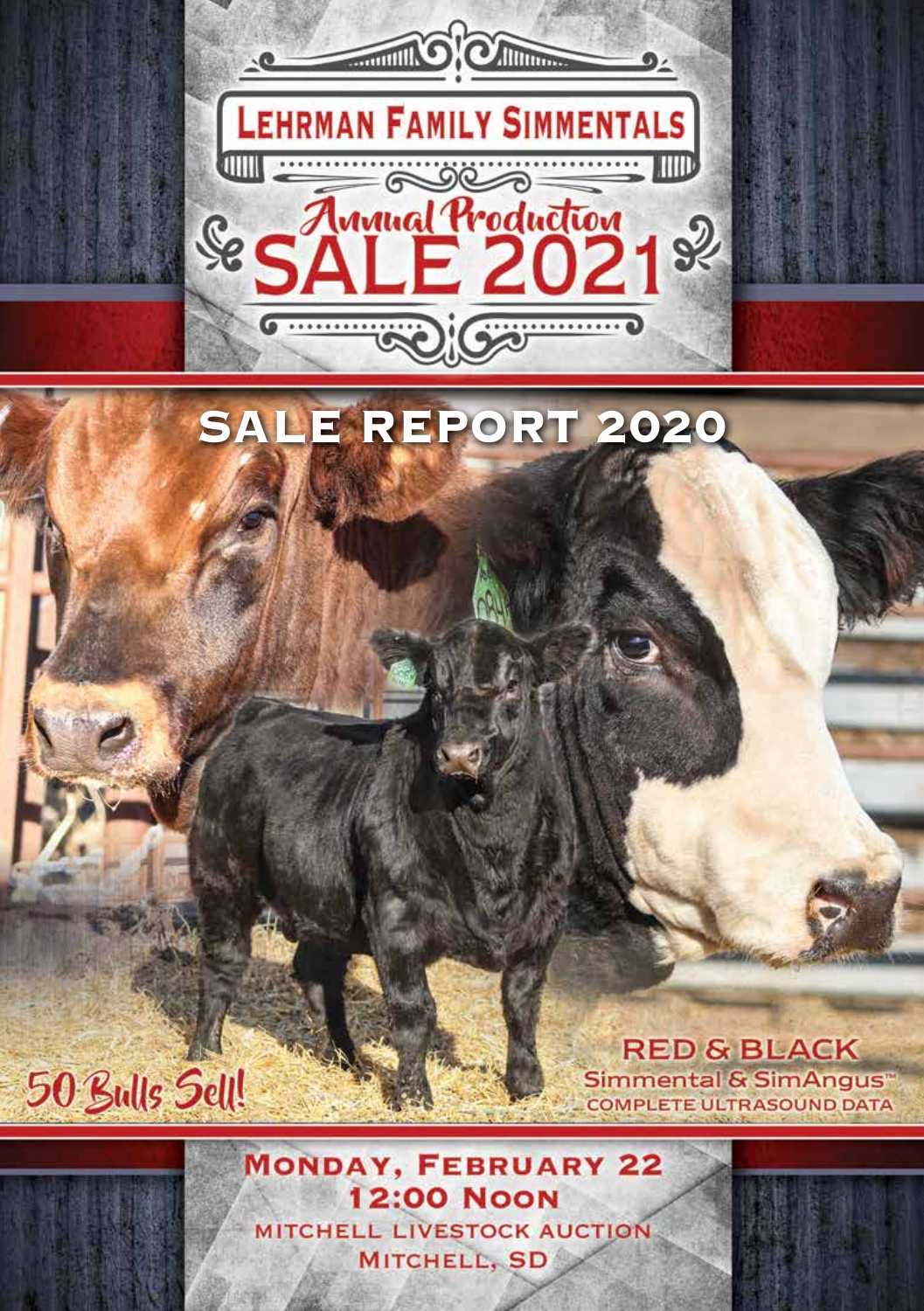#### **LEHRMAN FAMILY SIMMENTALS** THE CONSIDERATION CONTINUES OF THE

<u>ରାଚଳ</u>

#### **2021 Lehrman Family Simmentals Annual Production Sale Monday, February 22, 2021 • Mitchell, SD**

The 2021 Lehrman Family Simmentals Annual Production Sale was held on Monday, February 22nd at the Mitchell Livestock Auction in Mitchell, South Dakota. Guest consignor included CM Peck Simmentals. It was a beautiful day to look at the bulls being offered. Bidders came from 6 different states and cattle sold into 5 states.

*Thank you to everyone who purchased, bid in person or online, and everyone who expressed interest in this year's sale to make it a success!* 

### **SALE AVERAGE** 41 Simmental & Sim-Influenced Bulls Averaged \$4,223





# **LEFS NIGHT WATCH 022H**

**W/C Night Watch 84E x LEFS Ms. Bullseye 504F Buyer: Jeff Sedlacek, Tripp, SD**

**\$8,000**



# **LEFS PRIME EXAMPLE 027H**

**CDI Prime Example 310D x LEFS Miss Jass/1340A Buyer: Peck Simmental, Burke, SD**

**\$7,800**



## **LOT 10**

# **LEFS FORT KNOX 086H**

**W/C Fort Knox 609F x Volz's Grand Jewel Buyer: Bottomley's Evergreens, Sparta, NC**

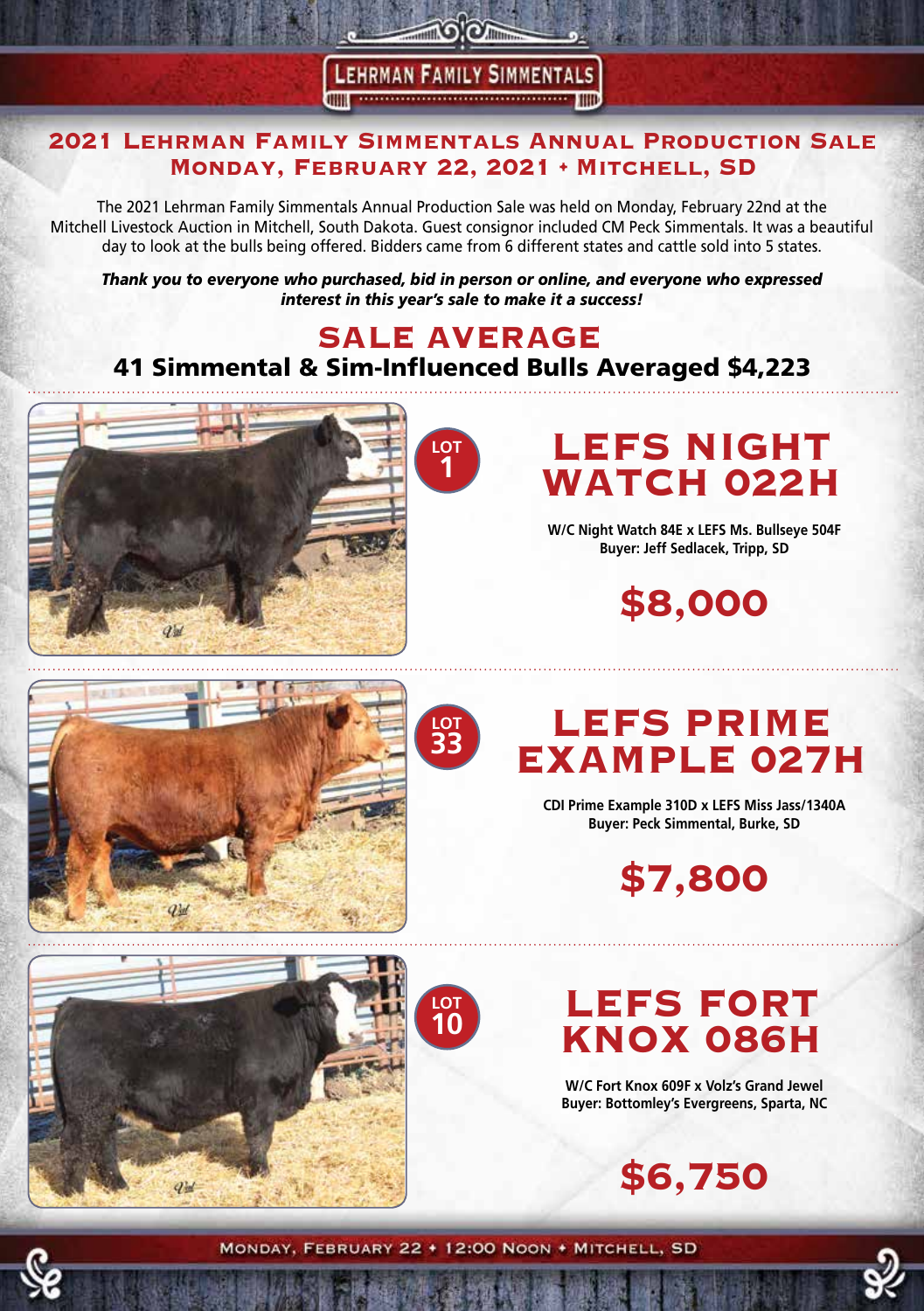**LEFS NIGHT WATCH 024H** 

 $\sim$ 

**LEHRMAN FAMILY SIMMENTALS ONLY ACCOMMODATION OF THE MAIN** 

**W/C Night Watch 84E x ES F148 Buyer: Bottomley's Evergreens, Sparta, NC**

**\$5,750**



#### **LEFS FORT KNOX 081H LOT 8**

**W/C Fort Knox 609F x Volz's Grand Jewel Buyer: Bottomley's Evergreens, Sparta, NC**

**\$5,750**





**LOT 4**

# **LEFS FORT KNOX 084H**

**W/C Fort Knox 609F x Volz's Grand Jewel Buyer: Bottomley's Evergreens, Sparta, NC**

**\$5,750**



**LEFS TANKER 057H**

**TNT Tanker U263 x LEFS Ms. Brilliance 567C Buyer: Kasey Gehrels, Wentworth, SD**





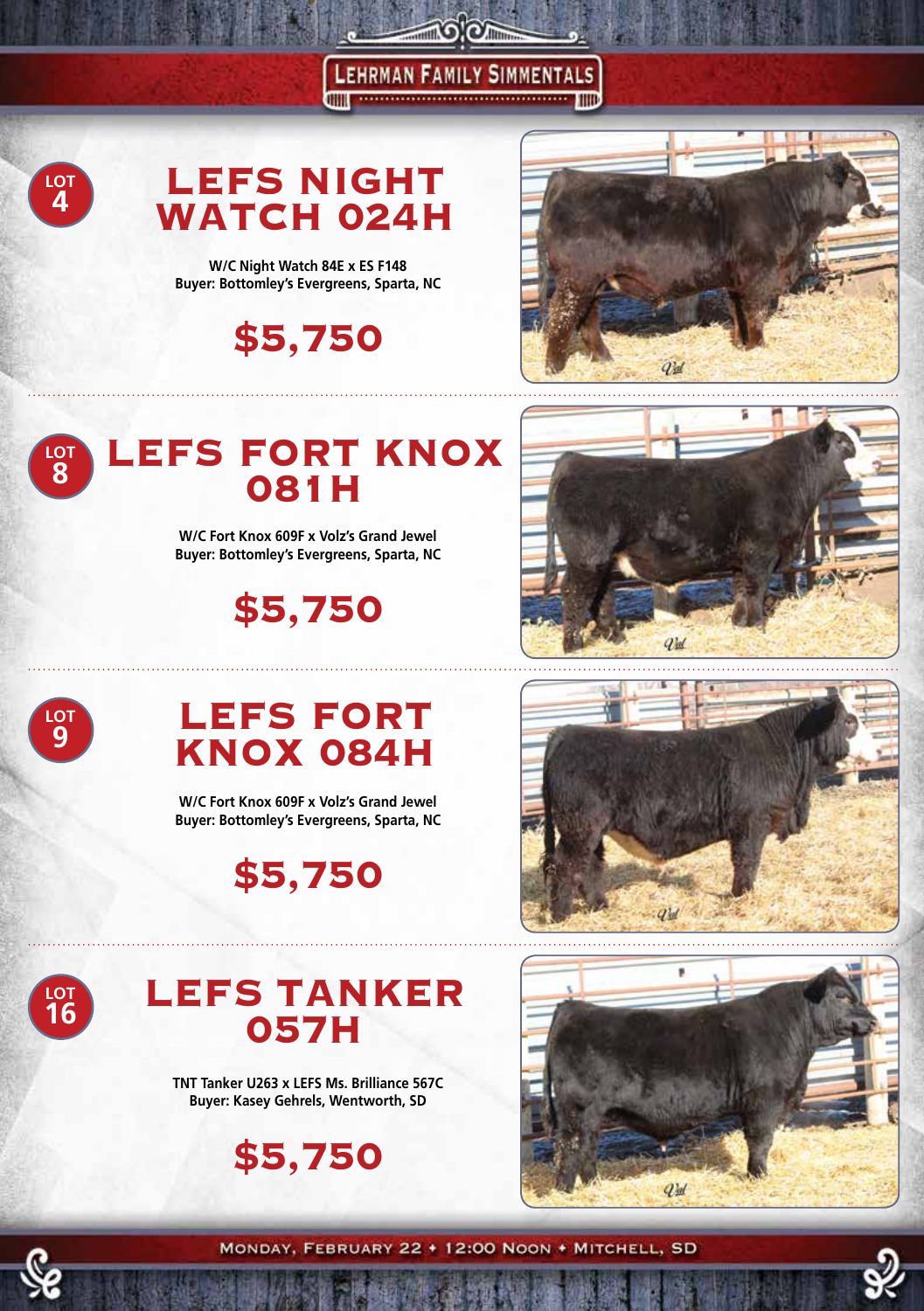#### **LEHRMAN FAMILY SIMMENTALS THILL**

 $O(O)$ 

**LOT 36**



# **LEFS ACE 017H**

**CDI Ace 223B x LEFS Ms. Expectation 528F Buyer: Bottomley's Evergreens, Sparta, NC**

**\$5,750**





**W/C HOC HCC Red Answer 33B x Brant Just A Moment A11T Buyer: Bottomley's Evergreens, Sparta, NC**

**\$5,700**



**LOT 34**

## **LEFS RED ANSWER 069H**

**W/C HOC HCC Red Answer 33B x Brant Just A Moment A11T Buyer: Bottomley's Evergreens, Sparta, NC**

**\$5,700**





**CDI Authority 77X x RDP Boo B70 Buyer: Julie Keller, Tolstoy, SD**

**\$5,600**